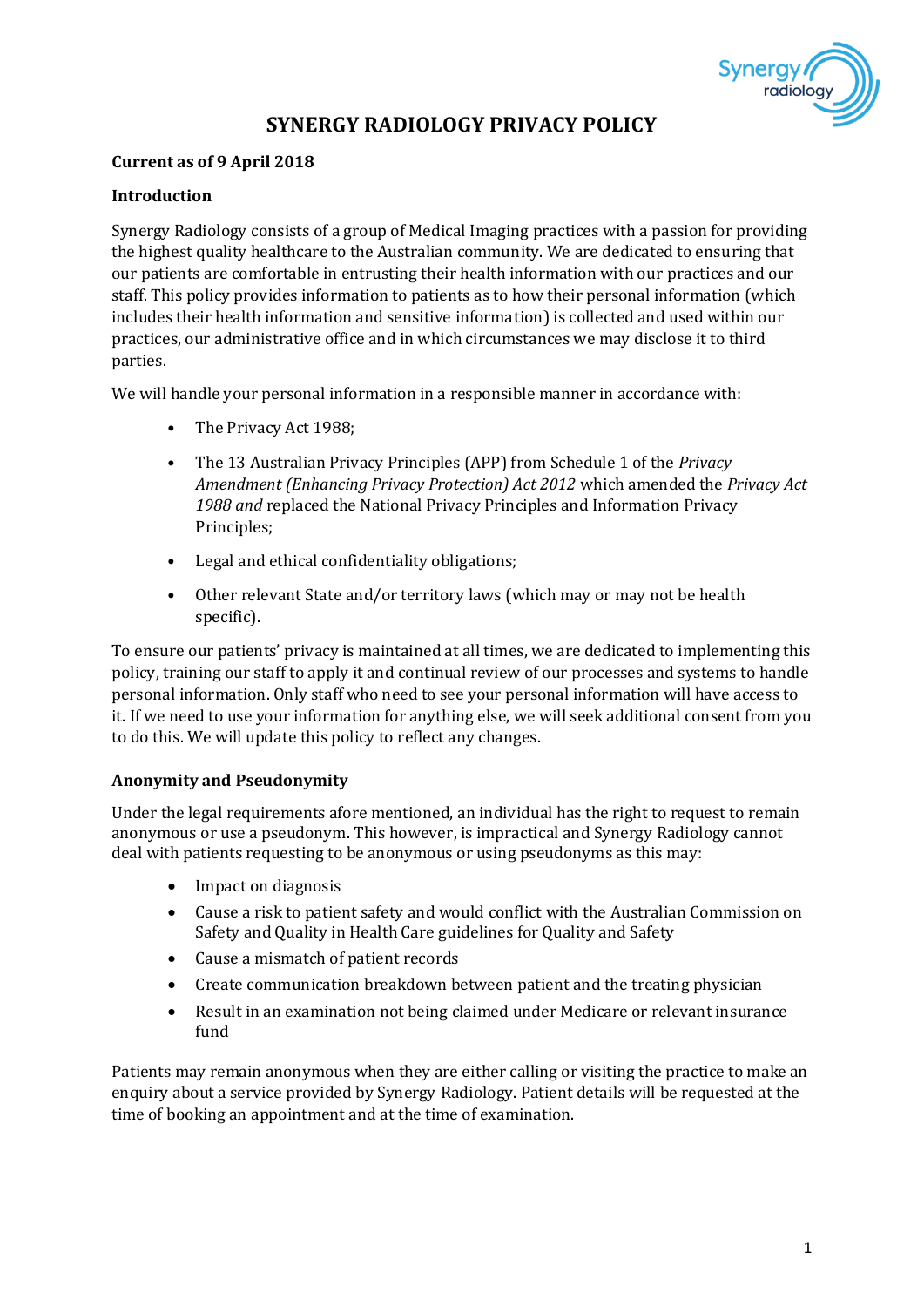# **The APP**

The APP provide a privacy protection framework that supports the rights and obligations of collecting, holding, using, accessing, and correcting personal information. The APP consist of 13 principle-based laws and apply equally to paper-based and digital environments. The APP complement the long-standing general practice obligation to manage personal information in a regulated, open and transparent manner.

# **Types of personal information**

**Personal information** means information or an opinion, including information or an opinion forming part of a database, "whether true or not, and whether recorded in a material form or not, about an individual whose identity is apparent, or can reasonably be ascertained, from the information or opinion".

**Health information** includes personal information collected to provide, or in providing, a health service (which is also sensitive information).

**Sensitive information** means information or an opinion about a person's racial or ethnic origin, political opinions, membership of a political, professional or trade association or trade union, religious beliefs or affiliations, philosophical beliefs, sexual preferences or practices, or criminal record, as well as health information about the person.

# **Practice procedure**

We will:

- provide a copy of this policy upon request;
- ensure staff comply with the APP and deal appropriately with inquiries or concerns;
- take such steps as are reasonable in the circumstances to implement practices, procedures and systems to ensure compliance with the APP and deal with inquiries or complaints;
- collect personal information for the primary purpose of managing a patients' healthcare and for financial claims and payments.

# **Staff responsibility**

The Practices' and key administrative staff who are entrusted with confidential information, all having signed confidentiality agreements, will take reasonable steps to ensure patients understand:

- what information has been and is being collected;
- why the information is being collected, and whether this is due to a legal requirement;
- how the information will be used or disclosed;
- why and when their consent is necessary;
- the Practices' procedures for access and correction of information, and responding to complaints of information breaches, including by providing this policy.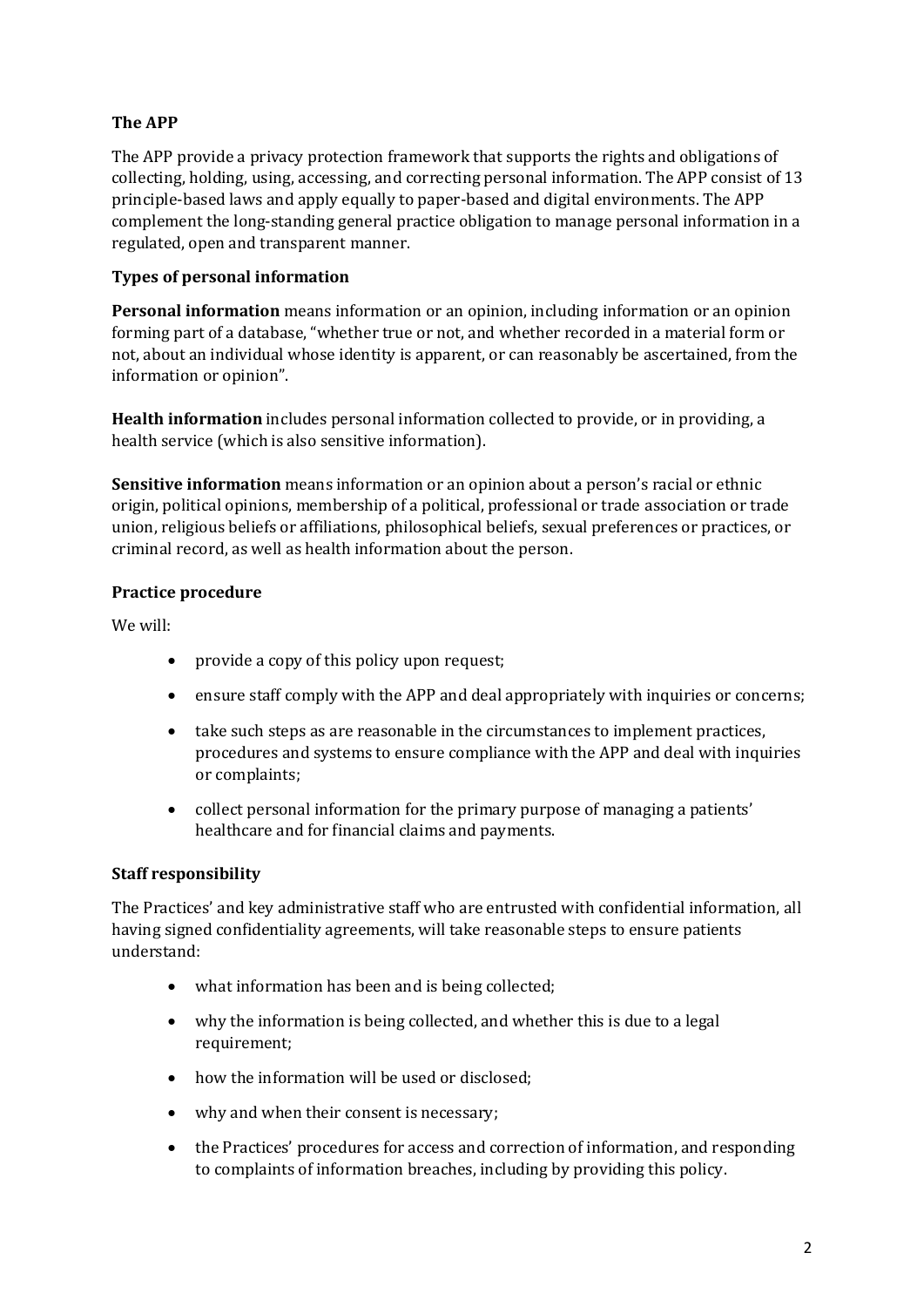# **Patient consent**

We will only interpret and apply a patient's consent for the primary purpose for which it was provided. We must seek additional consent from the patient if the personal information collected may be used for any other purpose.

### **Collection of information, storage, and security**

We need to collect personal information as a provision of imaging services to a patient within the Practices. Collected personal information will include patients':

- names, addresses, date of birth, gender, and contact details;
- Medicare number (where available) (for identification and claiming purposes);
- healthcare identifiers, including Workers Compensation and third party insurance;
- medical information including medical history, medications, allergies, adverse events, family history and risk factors;
- payment information such as credit card and direct debit details;
- information from patient enquiries;
- communication between the Practice and the patient.

A patient's personal information may be held securely at the relevant Practice and/or in the Administration Office in various forms:

- as paper records, in hard copy format in secured environment;
- as electronic records in protected password-secured information systems;
- as visual x-rays, CT scans and other relevant previous imaging;
- as audio recordings.

Our procedure for collecting personal information is set out below:

1. Practices' staff collect patients' personal and demographic information via registration when patients present to the Practices for the first time. Patients are encouraged to pay attention to the collection statement attached to/within the form and information about the management of collected information and patient privacy;

2. During the course of providing medical imaging services, the Practices' Radiologists and Accredited Technical staff will consequently collect further personal information;

3. Personal information may also be collected from the patients' guardian or responsible person (where practicable and necessary), or from any other involved healthcare specialists, your health fund, Medicare or the Department of Veterans' Affairs (as necessary);

4. We may also collect your personal information when you visit our website, send us an email or SMS, telephone us, make an online appointment or communicate with us using social media. Information collected through our website may also include website analytics, cookies etc.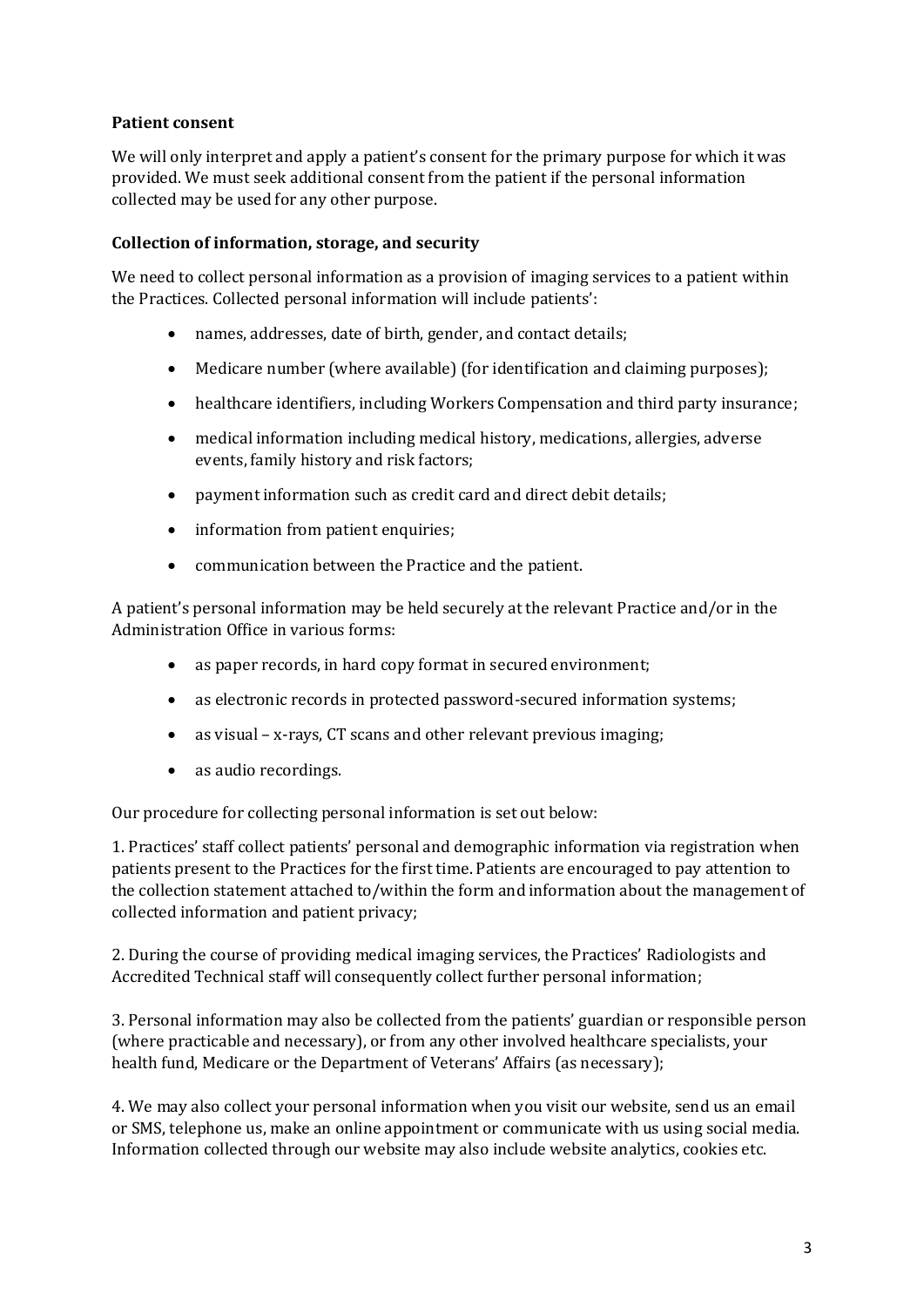Information may be collected in various ways, such as over the phone, in writing, in person in our Practices, in our Administration Office, over the internet if you communicate with us online as well as information which are entered into our Practices' website.

We hold all personal information securely, whether in electronic format, in protected information systems or in hard copy format in a secured environment.

# **Referrers and their Staff**

Information we collect about our referring physicians, their staff and the practices include:

- Name, address, telephone numbers, fax / email address and other contact details
- Details of IT systems
- Medicare provider numbers and billing information
- Area of specialisation
- Employment history
- Service delivery preferences, referral patterns and fees paid by referred patients
- Information gathered by marketing liaisons during site visits
- Expressed wishes about the future provision of health services
- Details of feedback, complaints, incidents and suggestions

## **Synergy Radiology Staff**

Information we collect about our staff may include:

- Name, address, email address and other contact details
- Letters of application / expression of interest and associated correspondence
- Curriculum Vitae / resume
- Referee comments
- Performance records
- Superannuation membership details
- Bank details, tax file number and other employment records
- Language skills for assistance with patient communication

### **Employment Applicants**

Information we may collect and store about employment applicants may include:

- Name, address, email address and other contact details
- Letters of application / expression of interest and associated correspondence
- Curriculum Vitae / resume
- Referee comments

This information is stored for unsuccessful applicants as a future reference to other available positions that may arise

### **Use and disclosure of information**

Personal information will only be used for the purpose of providing medical imaging services and for claims and payments, unless otherwise consented to. Some disclosure may occur to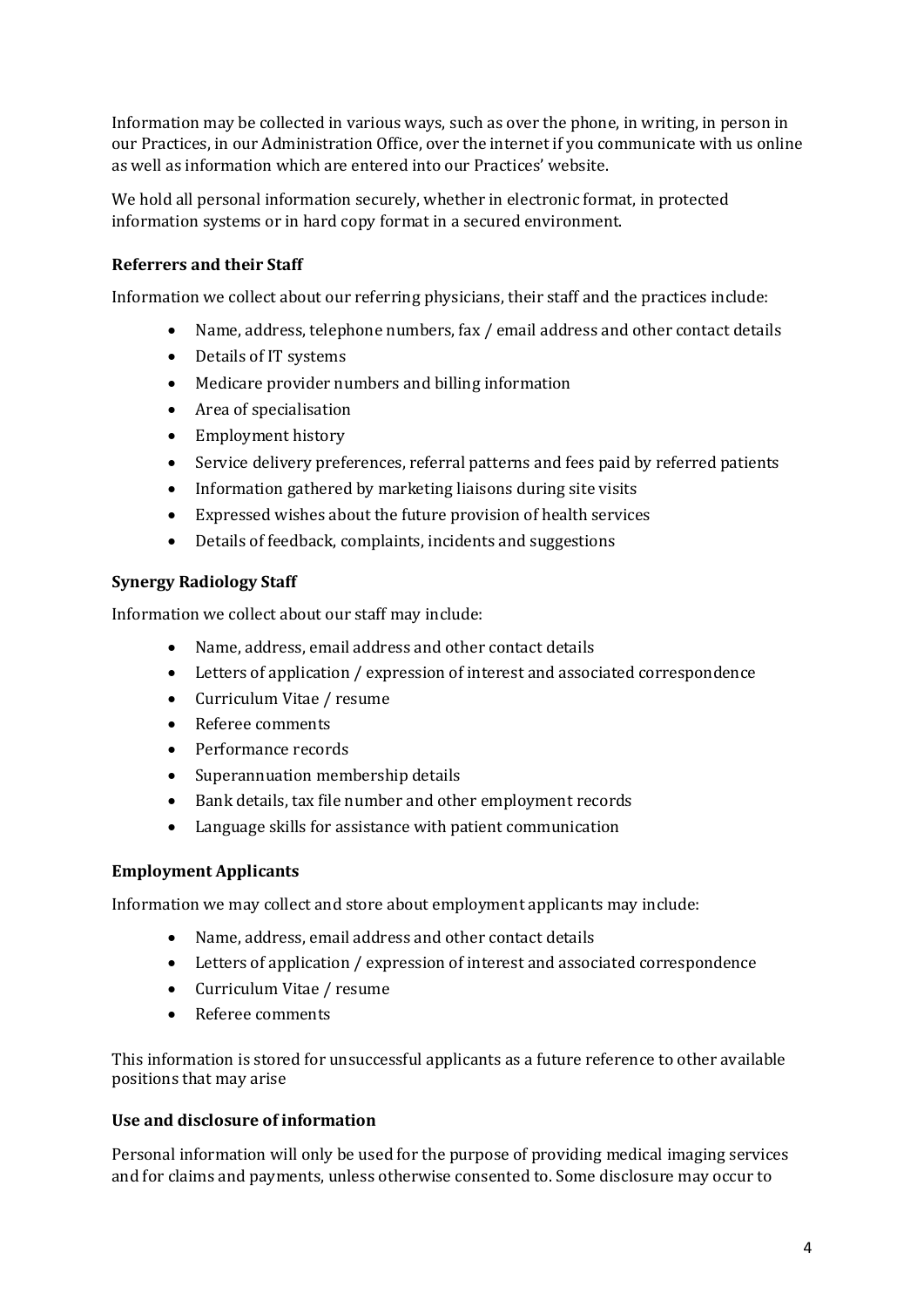third parties engaged by us for business purposes, such as accreditation, for the provision of information technology and medical studies. These third parties are required to comply with the APP and our policy. We will inform the patient where there is a statutory requirement to disclose certain personal information (for example, some diseases require mandatory notification).

We will not disclose personal information to any third party other than in the course of providing medical imaging services, without full disclosure to the patient or the recipient, the reason for the information transfer and full consent from the patient. We will not transfer your personal information to an overseas recipient (unless under exceptional circumstances permitted by law) unless we have your consent.

If you do not wish for your report to go back to your referring Medical Practitioner, please advise our staff prior to the examination and we will in accordance with the legislative requirements, take all reasonable steps to comply.

Exceptions to disclosure without patient consent are where the information is:

- required by law;
- necessary to lessen or prevent a serious threat to a patient's life, health or safety or public health or safety, or it is impractical to obtain the patient's consent;
- to assist in locating a missing person;
- to establish, exercise or defend an equitable claim;
- for the purpose of a confidential dispute resolution process;
- during the course of providing medical services, through eTP, My Health Record (e.g. via Shared Health Summary, Event Summary).

We will not use any personal information in relation to direct marketing to a patient without that patient's express consent. Patients may opt-out of direct marketing at any time by notifying the relevant Practice or our Administration Office in a letter or email.

We evaluate all unsolicited information we receive to decide if it should be kept, acted on or destroyed.

# **Storage and Security of Information**

Synergy Radiology has procedures in place that ensure your personal information is stored securely and protected from misuse, loss and unauthorised access. Some of the steps taken to ensure this include:

- A secure electronic database of both your personal information (RIS Radiology Information System) and images (PACS – Picture Archiving and Communication System) of any procedures performed by our practices.
- Dedicated back up / archive system of the RIS and PACS systems
- Database only accessible by persons requiring access to the database for the purpose of their employment e.g. Medical Receptionist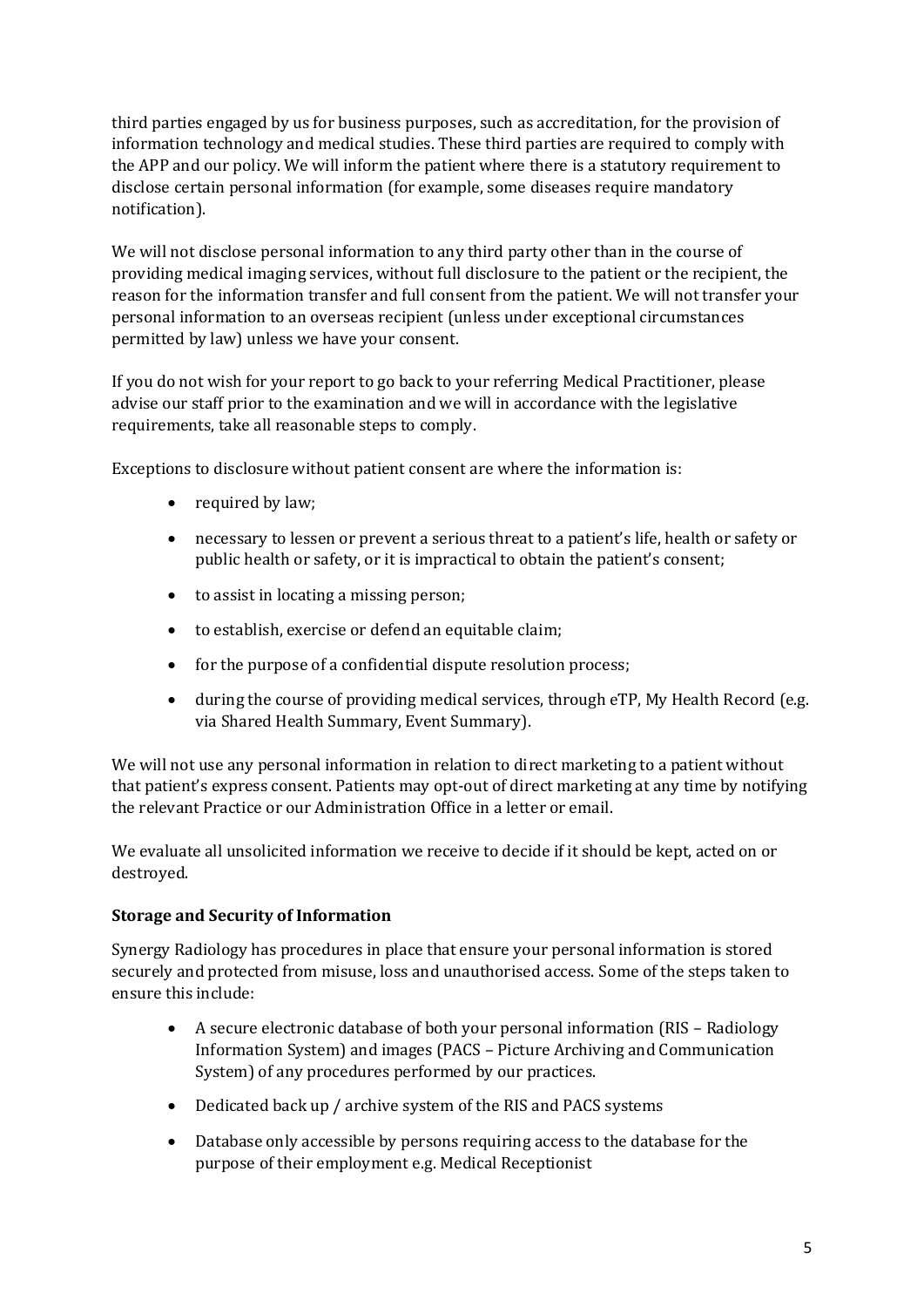- Hard copy storage in secure onsite and offsite storage facilities
- Hard Copy destruction using dedicated Third Party Secure Destruction Company.
- Staff Training regarding use of patient personal information and Privacy policy
- Regular review of policies and procedures.

### **Online Access to your Images and Reports**

Synergy Radiology may provide your report to your referring physician via a secure electronic system. The system is encrypted and requires certificates at the referrers end to allow them to de-encrypt the report and download it into their patient management system.

We also provide online access to your images, via a secure website that requires secure login by users. Your referring physician may request access to your images via this method.

A third party specialist may also request access to these images for purposes relating to your medical treatment so we will acknowledge your consent through the Collection and Privacy Statement signed at the time of your examination.

You can also choose to have your images sent to you via electronic method, which would mean no hard copy images will be printed. These images are yours and may be used as you wish for your own personal use. You may also choose who gains access, by providing them with an email, QR code, webportal view and an access key to the images online. Images are accessed via a secure online cloud.

Your permission to use, send and disclose your records via these secure online / electronic methods will be sought by the Collection and Privacy Statement. Information will only be sent to your referring physician or third party treating specialist in relation to your healthcare. At any time, should you wish to withdraw this permission, or request us to seek permission each time, you may contact the practice or Administration Office to revoke the permission.

### **Access, corrections, and privacy concerns**

The best way for you to obtain your medical imaging results is via your My Health Diary App in consultation with your referring practitioner. They will have your complete medical history and be best placed to diagnose you based on the clinical information they have in conjunction with the imaging information provided by us within our radiology report. The radiology report on its own may not provide a full diagnosis and may need to be interpreted and explained to you by your doctor.

If you wish to access hard copies of your medical imaging results, you are encouraged to make this request in writing to the relevant practice, and that practice will respond in a timely manner. There may be a fee for the administrative and printing costs of providing you with hard copies of your medical imaging results.

If you wish to access your historical medical imaging records, you are encouraged to make this request in writing, and the Practices and/or the Administration Office will respond within a reasonable time, usually 15 days. There may be a fee for the administrative costs of retrieving and providing you with copies of your historical medical imaging records.

We take reasonable steps to correct personal information where it is satisfied they are not accurate or up to date. From time to time, the Practices and/or staff from the Administration